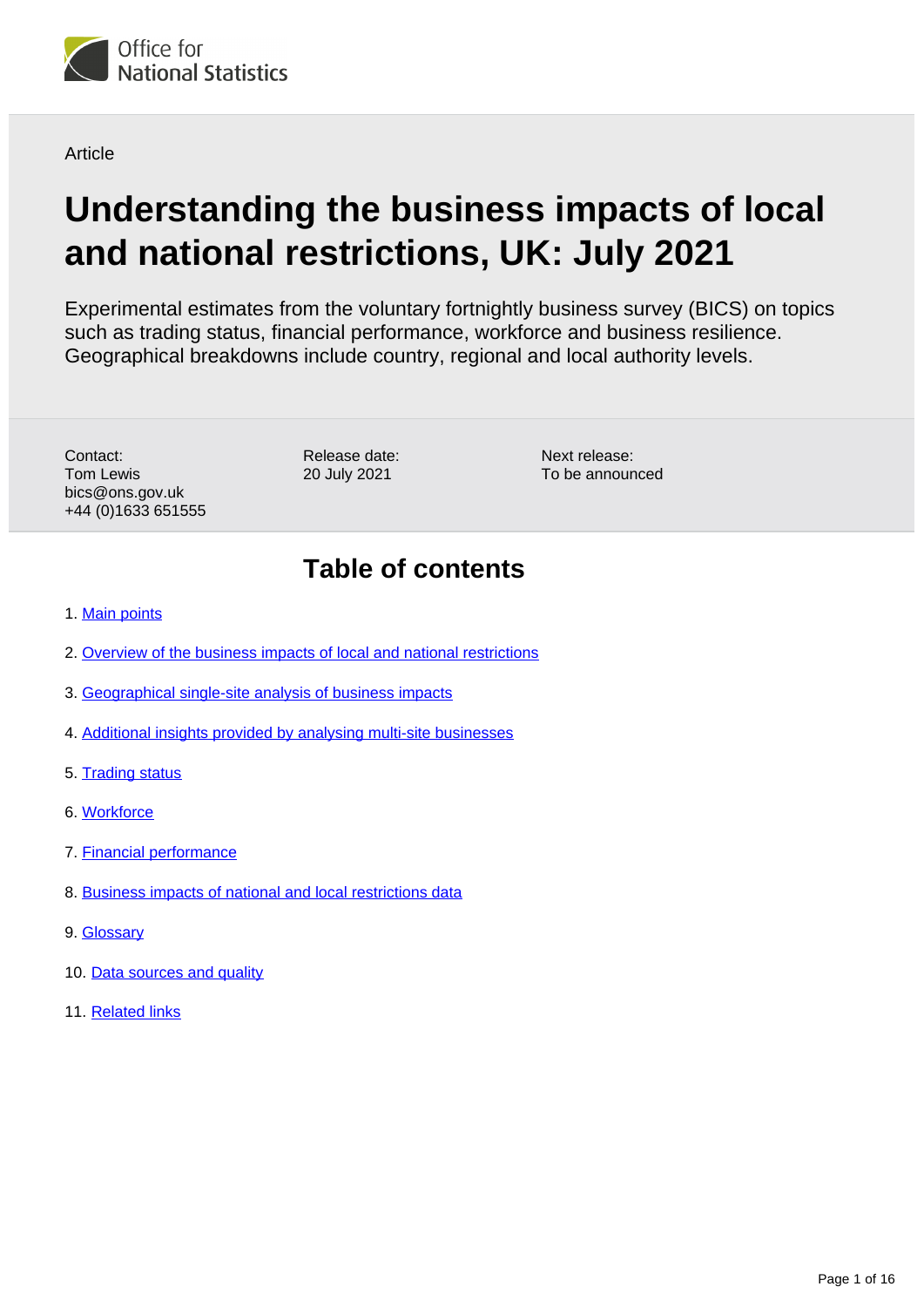## <span id="page-1-0"></span>**1 . Main points**

- Wales had the highest percentage of single-site businesses currently trading in early July 2021, at 98%.
- Scotland has consistently had the highest proportion of its workforce on furlough leave since early November 2020, but as of late June 2021 is a similar level to both England and Wales.
- Northern Ireland has consistently reported the lowest percentage of single-site businesses experiencing a decrease in turnover since early November 2020.
- The interactive map in [Section 3](https://www.ons.gov.uk/businessindustryandtrade/business/businessservices/articles/businessinsightsandimpactontheukandsubnationaleconomy/july2021#geographical-single-site-analysis-of-business-impacts) allows users to explore how business impacts differ by geography, based on Wave 18 to Wave 34 weighted single-site estimates.
- In addition to single-site subnational estimates, this release also includes datasets based on multi-site subnational estimates, this being the first time such estimates have been produced based on BICS; the text in [Section 4](https://www.ons.gov.uk/businessindustryandtrade/business/businessservices/articles/businessinsightsandimpactontheukandsubnationaleconomy/july2021#additional-insights-provided-by-analysing-multi-site-businesses) of this bulletin describes how a higher or lower presence of multi-site businesses in a region might impact estimates for that region.

## <span id="page-1-1"></span>**2 . Overview of the business impacts of local and national restrictions**

This article uses microdata from the Business Insights and Conditions Survey (BICS) to help understand business impacts on the subnational UK economy.

Most of the subnational insights are based on those UK businesses that have a single business site only. Overall, single-site businesses represent 98% of all businesses, and approximately half of total UK turnover and employment. Details on the single-site sample and single-site methodology can be found in [Section 10](https://www.ons.gov.uk/businessindustryandtrade/business/businessservices/articles/businessinsightsandimpactontheukandsubnationaleconomy/july2021#data-sources-and-quality) and in our [first subnational BICS article](https://www.ons.gov.uk/businessindustryandtrade/business/businessservices/articles/businessinsightsandimpactontheukandsubnationaleconomy/2020-12-09).

In addition to single-site subnational estimates, we also provide multi-site subnational estimates for the first time. Detail behind these estimates is presented in [Section 4.](https://www.ons.gov.uk/businessindustryandtrade/business/businessservices/articles/businessinsightsandimpactontheukandsubnationaleconomy/july2021#additional-insights-provided-by-analysing-multi-site-businesses) The estimates have been introduced as the demand for weighted regional estimates representative of all businesses has increased.

All current BICS subnational estimates should be treated as experimental estimates.

The make-up of single-site businesses that responded within a certain region and in a certain wave can have an impact on subnational BICS estimates. This should be considered when interpreting results.

The results in this release are likely to reflect structural differences between countries and regions, as well as differences in the nature and timing of coronavirus (COVID-19) restrictions.

This article predominately focuses on Wave 31 to Wave 34 of BICS, covering the period 3 May to 11 July 2021. The data reflect business statuses at a time when the UK was moving out of coronavirus restrictions, as all four UK nations had started easing rules in early May 2021.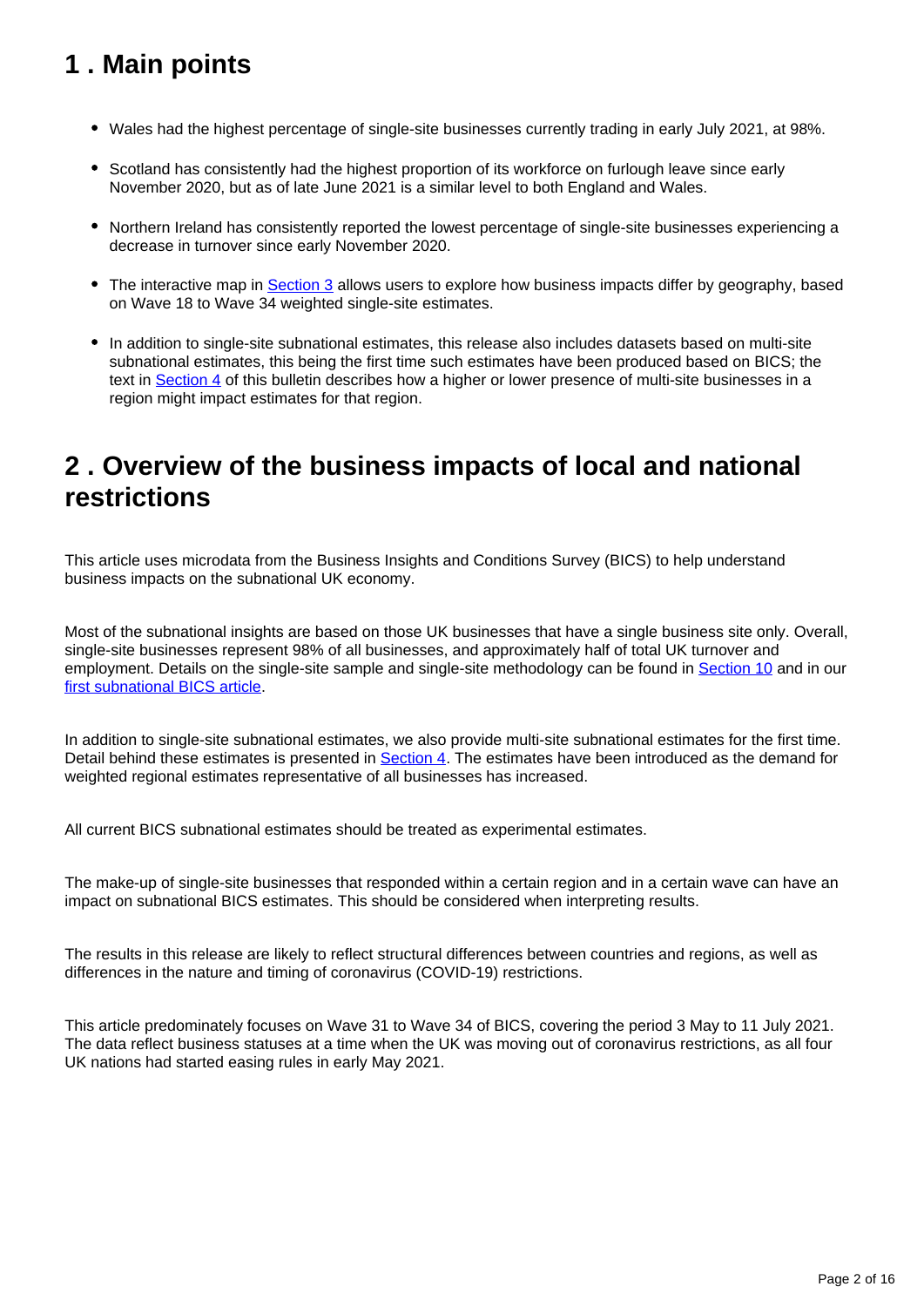## <span id="page-2-0"></span>**3 . Geographical single-site analysis of business impacts**

Figure 1 is an interactive map, which shows single-site subnational estimates at a NUTS 2 level using weighted single-site Wave 18 to Wave 34 Business Insights and Conditions Survey (BICS) results. This covers the period 2 November 2020 to 11 July 2021.

#### **Figure 1: Interactive map highlighting the impacts of the coronavirus (COVID-19) pandemic for Wave 18 to Wave 34 of BICS on single-site businesses only**

Percentages of single-site businesses, broken down by region, UK, 2 November 2020 to 11 July 2021

#### **Notes:**

- 1. Weighted single-site estimates, Wave 18 to Wave 34 of the Office for National Statistics' Business Insights and Conditions Survey.
- 2. Currently trading: all single-site businesses, weighted by count.
- 3. On furlough leave: single-site businesses not permanently stopped trading, weighted by employment.
- 4. Decrease in turnover: single-site businesses currently trading, weighted by turnover.
- 5. On furlough leave and Decrease in turnover: Businesses were asked for their experiences for the reference period. However, for questions regarding the last two weeks, businesses may respond from the point of completion of the questionnaire.
- 6. Data that have been removed for confidentiality reasons. This includes percentages less than 1%, breakdowns with a count of 10 or less, and breakdowns with a micro business count of 10 or less (a micro business has less than 10 employees).
- 7. Cash reserves have been omitted from Figure 1 as they were not included in Wave 34, but the data for Waves 18 to 33 are included in the [accompanying dataset.](https://www.ons.gov.uk/economy/economicoutputandproductivity/output/datasets/businessinsightsandimpactonthesubnationalukeconomy)

#### **Download the data**

[.xlsx](https://www.ons.gov.uk/visualisations/dvc1453/fig1-map/datadownload.xlsx)

## <span id="page-2-1"></span>**4 . Additional insights provided by analysing multi-site businesses**

Until now, the subnational estimates produced by the Business Insights and Conditions Survey (BICS) have focused on a single-site methodology. This was done to avoid making assumptions about multi-site business' responses to survey questions, which may not necessarily be reflective of all sites spread across various countries or regions.

However, recent development has allowed experimental estimates to be produced for multi-site businesses broken down by country and by NUTS 1 level only. These can be found in the [accompanying datasets.](https://www.ons.gov.uk/economy/economicoutputandproductivity/output/datasets/businessinsightsandimpactonthesubnationalukeconomy)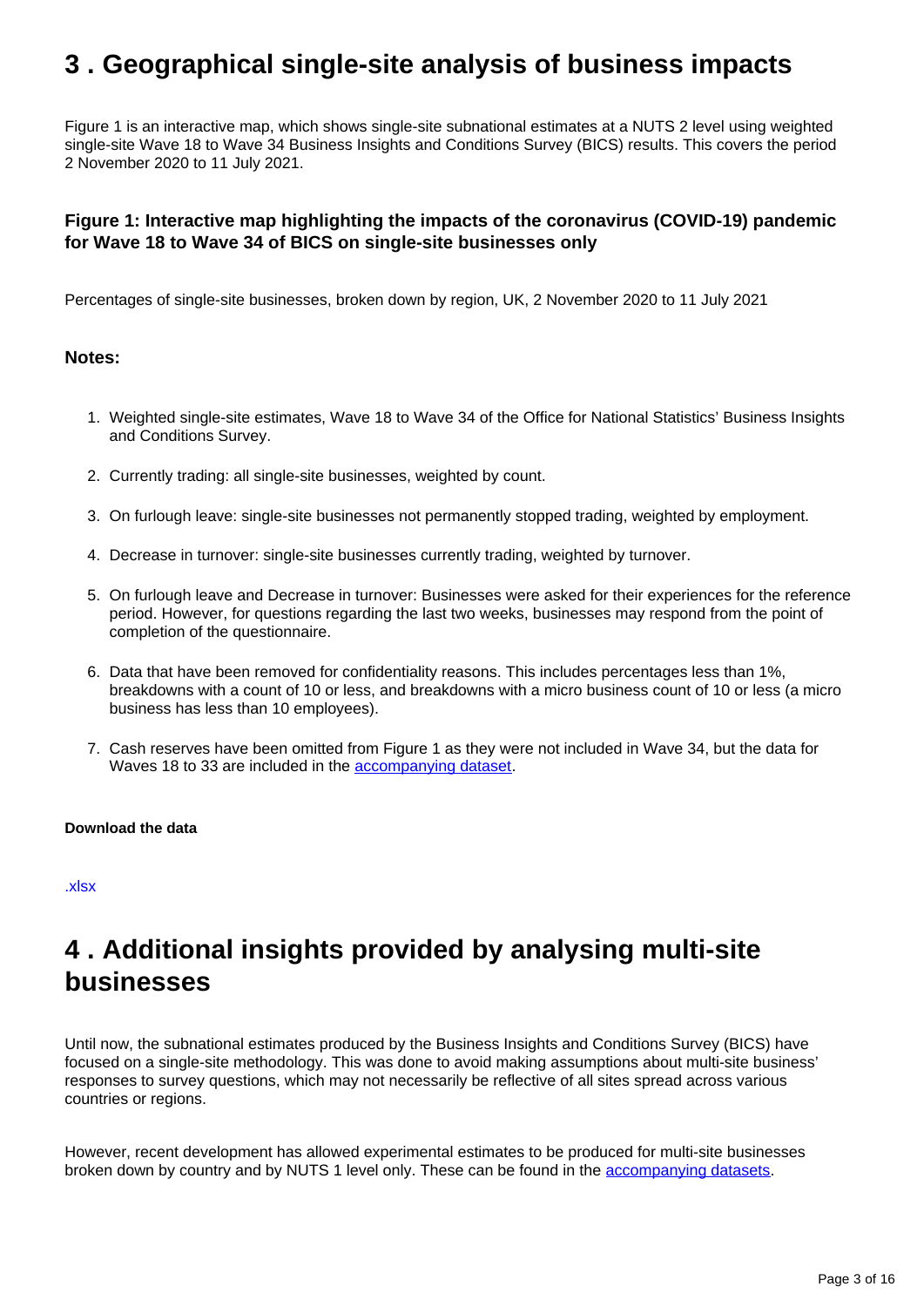The multi-site approach currently uses a similar methodology used for BICS [unweighted regional results,](https://www.ons.gov.uk/businessindustryandtrade/business/businessservices/bulletins/businessinsightsandimpactontheukeconomy/22april2021#measuring-the-data) which are published alongside the fortnightly **Business insights and impact on the UK economy and businesses** bulletin.

Using the final weighted BICS results, businesses are allocated to regions based on where a business has presence identified through information on local units listed on the [Inter-Departmental Business Register \(IDBR\).](https://www.ons.gov.uk/aboutus/whatwedo/paidservices/interdepartmentalbusinessregisteridbr)

When a question is weighted by count, the weighted responses are not altered. However, for questions weighted by turnover or employment, the weighted responses are apportioned by the employment total in each local authority for that business.

Businesses that have a presence in more than one region will have a proportion of their weighted results present in each regional breakdown but will only be counted in the UK total once. This means the UK total for all sites matches the published final weighted headline figures.

All BICS subnational estimates should be treated with caution, as BICS results are weighted by industry and by size band but not by region. Regional results are produced by apportionment by region rather than weighting by region.

The [weighted estimates for Scotland for businesses with more than nine employees](https://www.gov.scot/collections/business-and-innovation-statistics/), which are available from the Scottish Government, use a different methodology to that presented in this article.

Data presented in Figures 2 to 4, show estimates on the measures of trading status, workforce status and financial performance for each of single-site businesses, multi-site businesses and all-businesses. They help explain how the presence of differing multi-site businesses in a region might impact the all businesses estimates within a particular region.

### **Trading status**

Figure 2 shows the impact of multi-site methodology on UK estimates for the percentage of businesses currently trading, which is weighted by count. Breakdowns by region can be found in the [accompanying datasets.](https://www.ons.gov.uk/economy/economicoutputandproductivity/output/datasets/businessinsightsandimpactonthesubnationalukeconomy)

Weighted by count allows for representation of all businesses, and single-site businesses represent 98% of all businesses. Therefore, the all businesses percentages and single-site businesses percentages are closely aligned.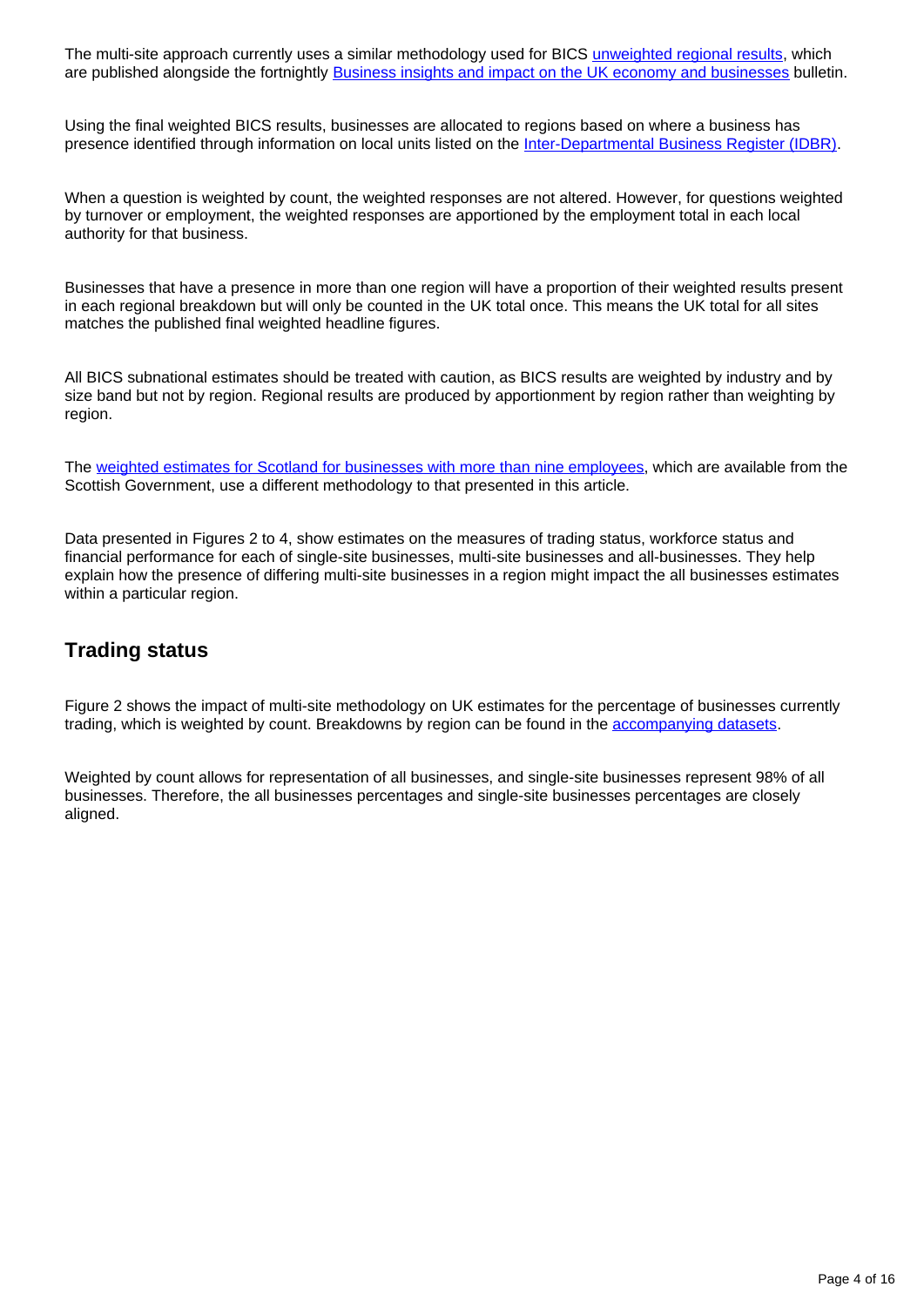#### **Figure 2: Multi-site businesses have a consistently higher proportion of businesses currently trading than single-site businesses though gap is narrowing**

**Currently trading, broken down by all businesses, single-site businesses and multi-site businesses, weighted by count, UK, 16 November 2020 to 11 July 2021**

## Figure 2: Multi-site businesses have a consistently higher proportion of businesses currently trading than single-site businesses though gap is narrowing





#### **Source: Office for National Statistics – Business Insights and Conditions Survey**

**Notes:**

- 1. Final weighted all UK site results, weighted single-site estimates and weighted multi-site estimates, Wave 18 to Wave 34 of the Office for National Statistics' Business Insights and Conditions Survey.
- 2. Data are plotted in the middle of the two-week reference period of each wave.

The definition of currently trading used within the Business Insights and Conditions Survey (BICS) refers to the business currently trading in any capacity and is not the same as site closure. It does not cover whether a business has completely reopened to trading at full capacity as before the coronavirus (COVID-19) pandemic, or if the business is operating at a reduced level of capacity but is still trading. For example, a business' site might be closed but if they are still trading through online sales they will still be considered to be currently trading.

### **Workforce status**

Figure 3 shows the impact of multi-site methodology on the UK estimates for the proportion of businesses' workforce on furlough leave, which is weighted by employment. Breakdowns by region can be found in the [accompanying datasets.](https://www.ons.gov.uk/economy/economicoutputandproductivity/output/datasets/businessinsightsandimpactonthesubnationalukeconomy)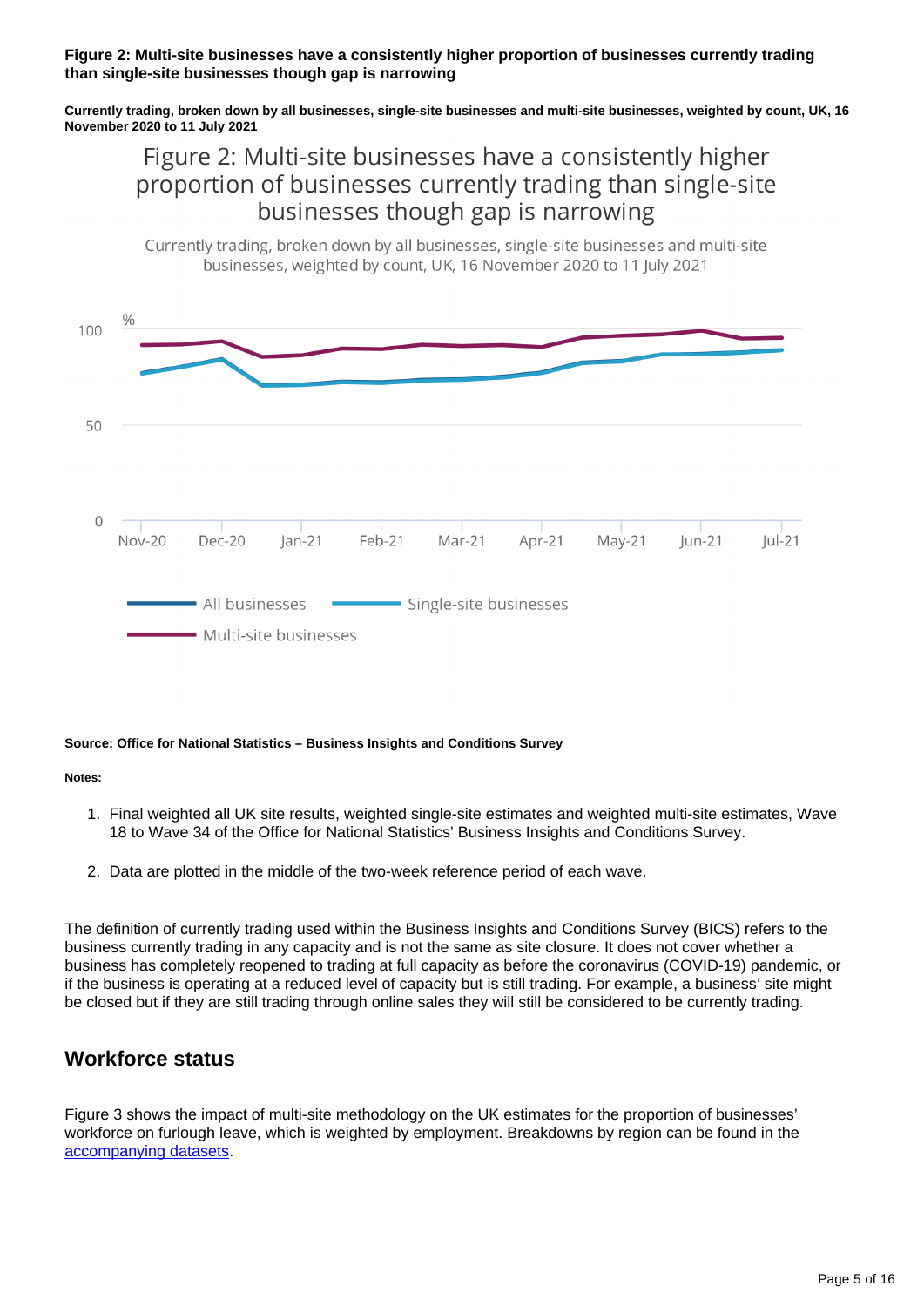Weighted by employment allows for representation of the UK economy, based on the number of employees within an industry and size band. Therefore, the all businesses proportions and the multi-site businesses proportions are closely aligned, as multi-site businesses tend to have a higher number of employees and therefore have higher weighting in results.

#### **Figure 3: The proportion of the workforce on furlough leave has been higher for single-site businesses than multi-site businesses since April, a trend that has reversed from previous months**

**Proportion of workforce on furlough leave, of businesses not permanently stopped trading, broken down by all businesses, single-site businesses and multi-site businesses, weighted by employment, UK, 2 November 2020 to 27 June 2021**

## Figure 3: The proportion of the workforce on furlough leave has been higher for single-site businesses than multi-site businesses since April, a trend that has reversed from previous months



#### **Source: Office for National Statistics – Business Insights and Conditions Survey**

#### **Notes:**

- 1. Final weighted all UK site results, weighted single-site estimates and weighted multi-site estimates, Wave 18 to Wave 34 of the Office for National Statistics' Business Insights and Conditions Survey.
- 2. Data are plotted in the middle of the two-week reference period of each wave.
- 3. Businesses were asked for their experiences for the reference period. However, for questions regarding the last two weeks, businesses may respond from the point of completion of the questionnaire.

### **Financial performance**

Figure 4 shows the impact of multi-site methodology on the UK estimates for the percentage of businesses experiencing a decrease in turnover, compared with normal expectations for this time of year, which is weighted by turnover. Breakdowns by region can be found in the [accompanying datasets](https://www.ons.gov.uk/economy/economicoutputandproductivity/output/datasets/businessinsightsandimpactonthesubnationalukeconomy).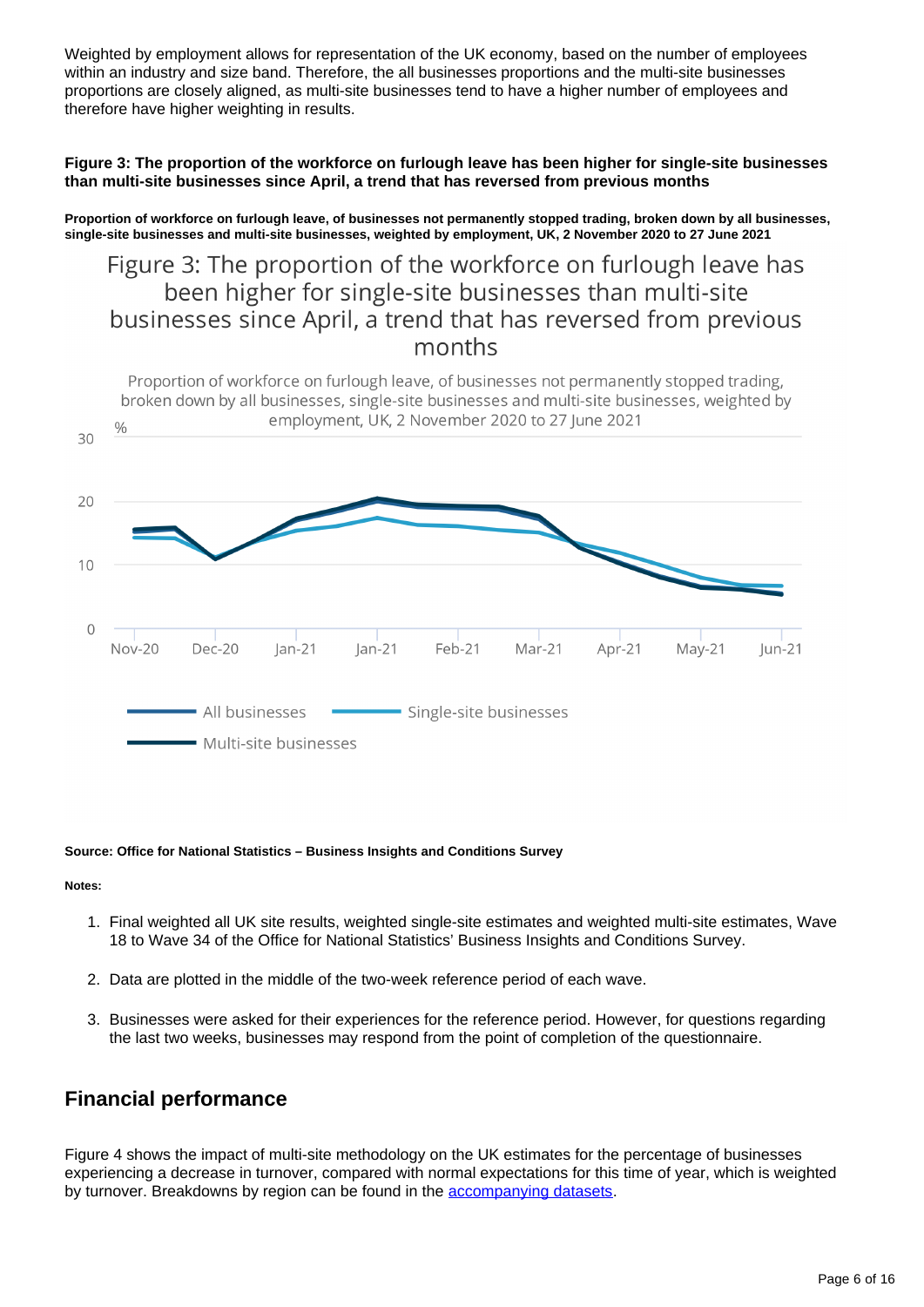Weighted by turnover allows for representation of the UK economy, based on the turnover within an industry and size band. Single-site businesses represent approximately half of total UK turnover. Therefore, the all businesses percentages, single-site businesses percentages, and multi-site businesses percentages are closely aligned.

**Figure 4: The percentage of businesses experiencing a decrease in turnover is similar for both single-site and multi-site businesses with both seeing a steady decline over time**

**Decrease in turnover compared with normal expectations for this time of year, businesses currently trading, broken down by all businesses, single-site businesses and multi-site businesses, weighted by turnover, UK, 2 November 2020 to 27 June 2021**

Figure 4: The percentage of businesses experiencing a decrease in turnover is similar for both single-site and multisite businesses with both seeing a steady decline over time



#### **Source: Office for National Statistics – Business Insights and Conditions Survey**

**Notes:**

- 1. Final weighted all UK site results, Weighted single-site estimates and Weighted multi-site estimates, Wave 18 to Wave 34 of the Office for National Statistics' Business Insights and Conditions Survey.
- 2. Data are plotted in the middle of the two-week reference period of each wave.
- 3. Businesses were asked for their experiences for the reference period. However, for questions regarding the last two weeks, businesses may respond from the point of completion of the questionnaire.

## <span id="page-6-0"></span>**5 . Trading status**

The following data are presented for single-site businesses only and represent all single-site businesses.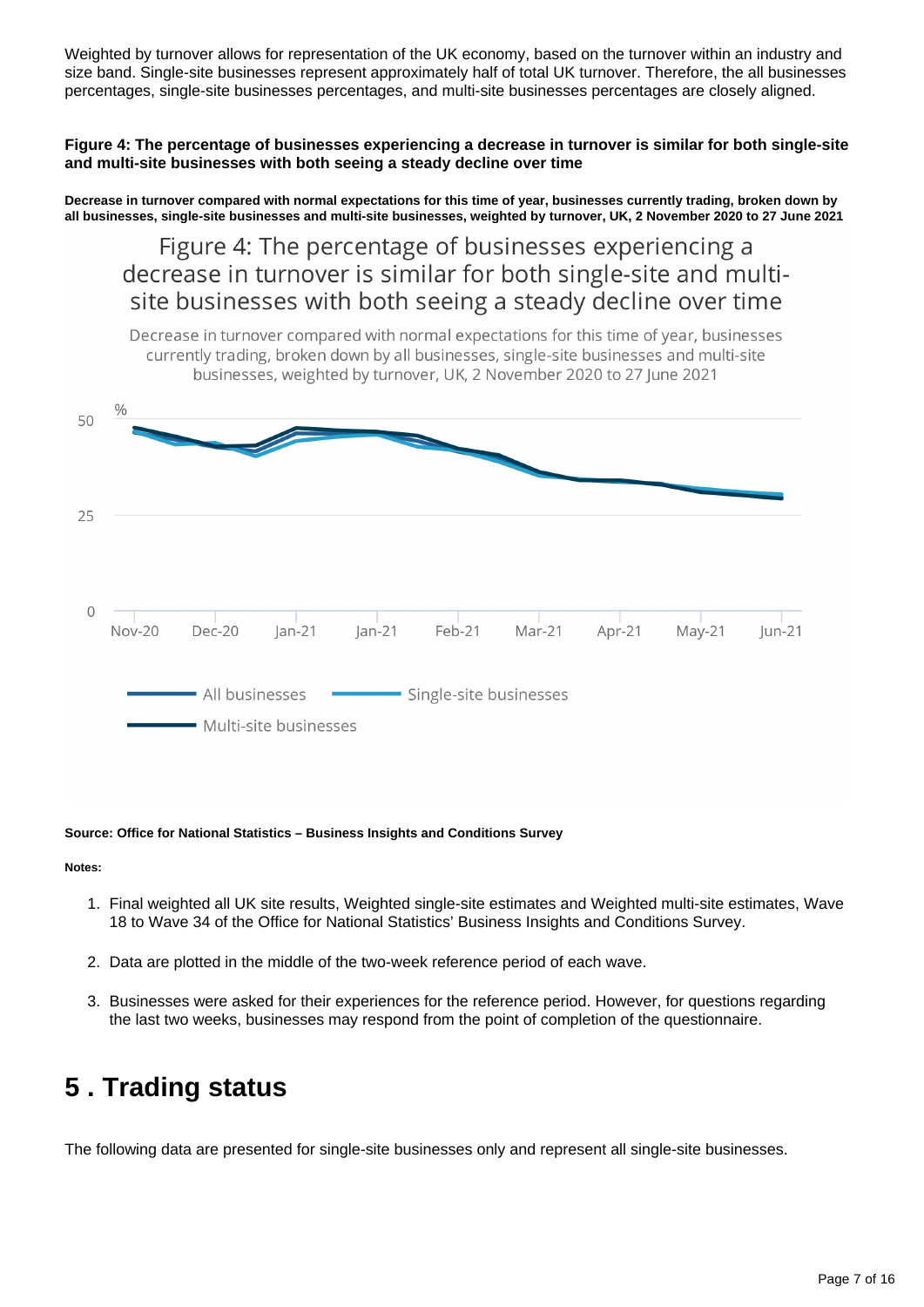#### **Figure 5: Wales had the highest percentage of single-site businesses currently trading in early July 2021, at 98%**

**Currently trading, all single-site businesses, broken down by country, weighted by count, UK, 16 November 2020 to 11 July 2021**

## Figure 5: Wales had the highest percentage of single-site businesses currently trading in early July 2021, at 98%

Currently trading, all single-site businesses, broken down by country, weighted by count, UK, 16 November 2020 to 11 July 2021



#### **Source: Office for National Statistics – Business Insights and Conditions Survey**

#### **Notes:**

- 1. Final weighted all UK site results and Weighted single-site estimates, Wave 18 to Wave 34 of the Office for National Statistics' Business Insights and Conditions Survey.
- 2. Data are plotted in the middle of the two-week reference period of each wave.

Estimates based on the responses received in the BICS survey suggest that the number of single-site businesses currently trading in the UK increased from 83% in early May to 89% in early July 2021. This increase appears to be in line with coronavirus (COVID-19) restrictions continuing to ease across the country.

On a regional level, Northern Ireland was the country with the largest percentage point increase (12 percentage points) in single-site businesses currently trading between early May and early July 2021, with 95% of businesses in the region stating they were now trading.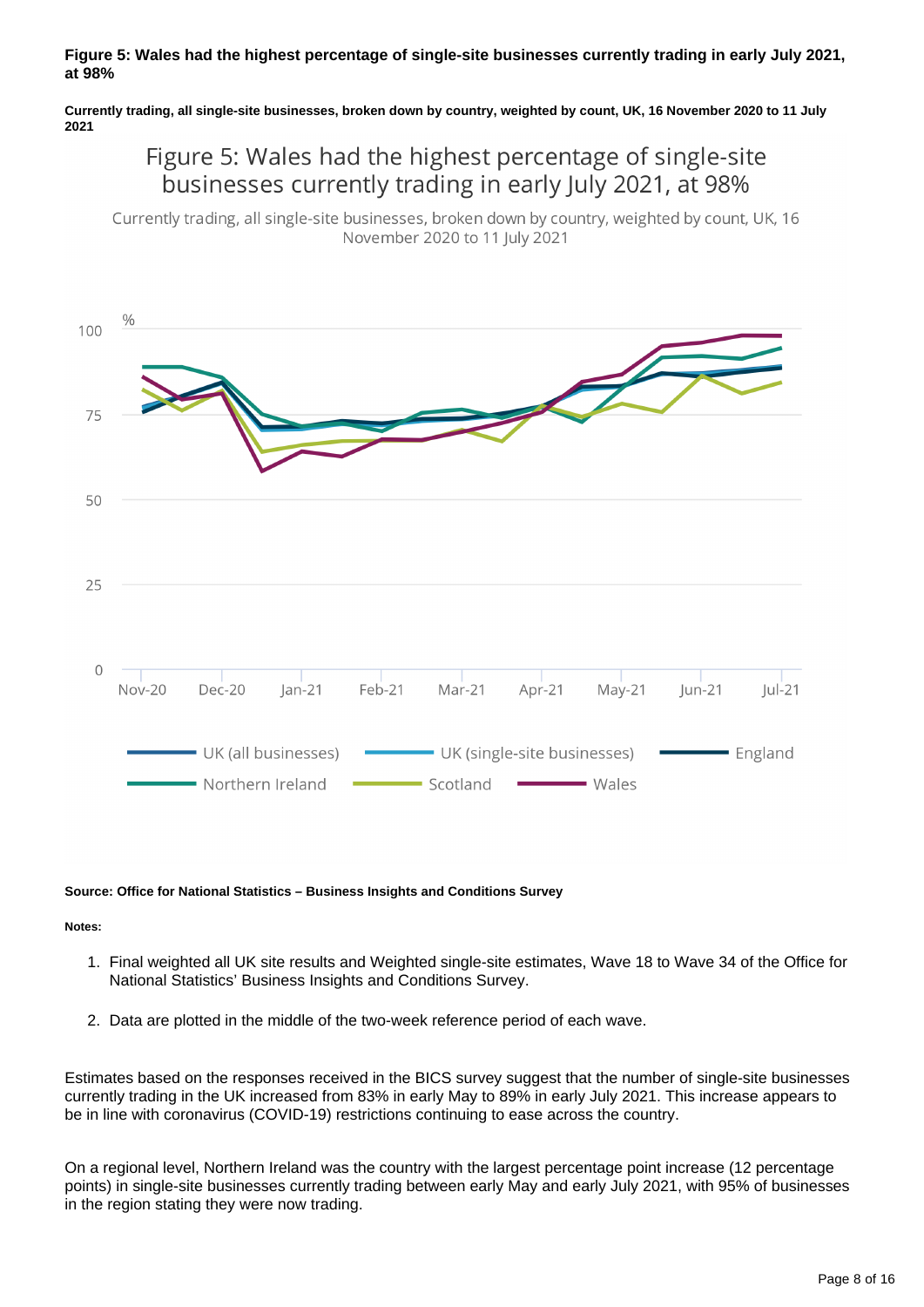England showed the smallest percentage point increase (5 percentage points) from early May to early July 2021, with 89% of businesses reporting they were now trading.

However, Scotland remains the region with the lowest percentage of single-site businesses currently trading at 84%. The percentage of single-site businesses currently trading in Scotland had risen to 86% in early June 2021 but has shown a slight decrease since.

#### **Figure 6: North East had the highest percentage of single-site businesses currently trading in the services sector in early July 2021**

Currently trading, all single-site businesses, broken down by region and sector, weighted by count, UK, 28 June to 11 July 2021

#### **Notes:**

- 1. Weighted single-site estimates, Wave 34 of the Office for National Statistics' Business Insights and Conditions Survey.
- 2. For quality purposes, all industries have been collated to construction, production (including: 2-digit SIC 5 to 29, inclusive), and services (including: 2-digit SIC 45 to 98, inclusive).
- 3. "\*" represents data that has been removed for confidentiality reasons. This includes percentages less than 1%, breakdowns with a count of 10 or less, and breakdowns with a micro business count of 10 or less. (Micro business has less than 10 employees).

#### **Download the data**

#### [.xlsx](https://www.ons.gov.uk/visualisations/dvc1453/fig6-trading-status/datadownload.xlsx)

Of the English regions, the North East has the highest percentage of single-site businesses currently trading and also had the biggest percentage point increase from early May 2021, increasing by 17 percentage points.

## <span id="page-8-0"></span>**6 . Workforce**

The following data are presented for single-site businesses only and represent single-site businesses not permanently stopped trading.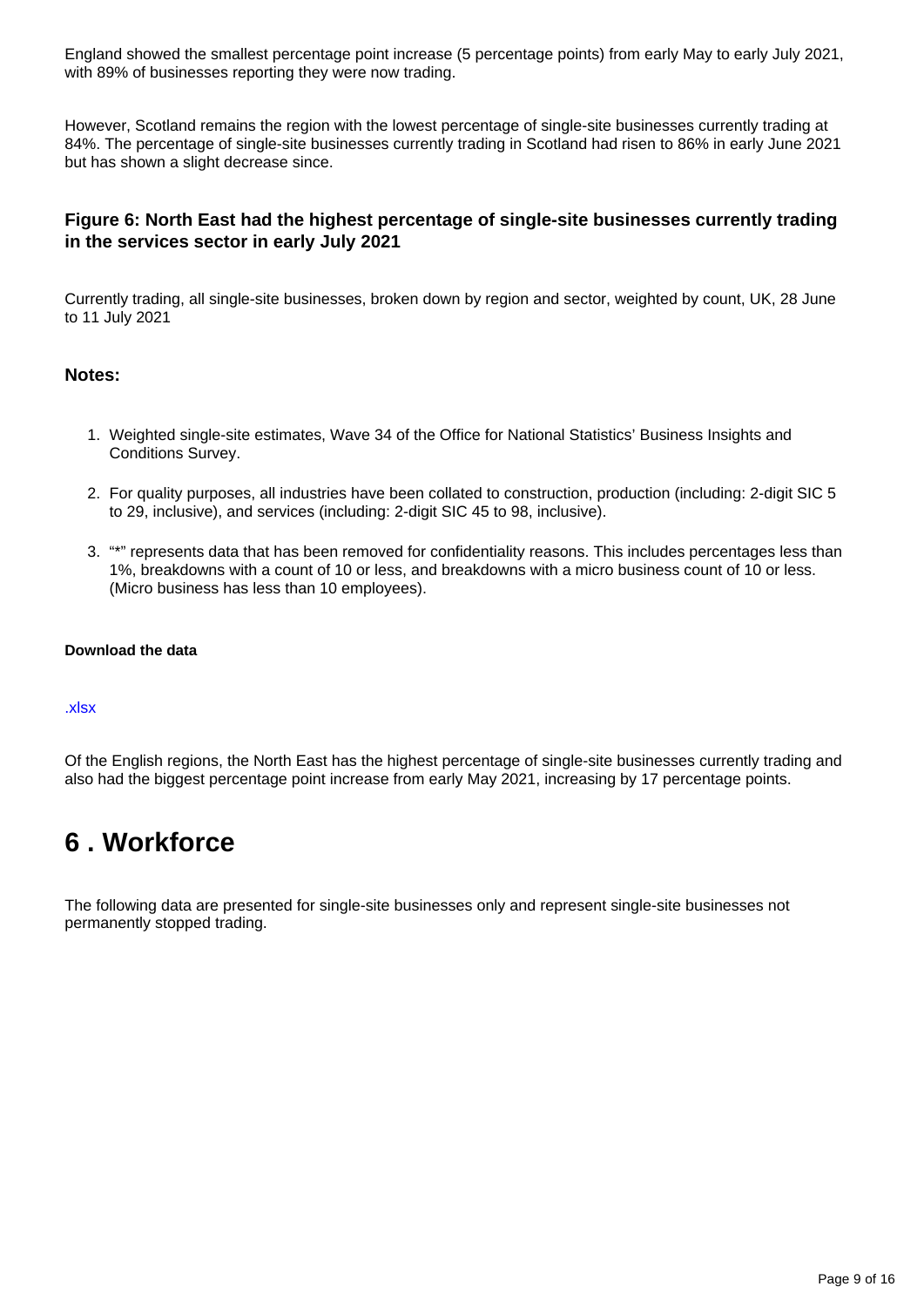#### **Figure 7: Scotland has consistently had the highest proportion of its workforce on furlough leave since early November 2020 but is now at similar level to both England and Wales**

**Proportion of workforce on furlough leave, of single-site businesses not permanently stopped trading, broken down by country, weighted by employment, UK, 2 November 2020 to 27 June 2021**

## Figure 7: Scotland has consistently had the highest proportion of its workforce on furlough leave since early November 2020 but is now at similar level to both England and Wales

Proportion of workforce on furlough leave, of single-site businesses not permanently stopped trading, broken down by country, weighted by employment, UK, 2 November 2020 to 27 June 2021



#### **Source: Office for National Statistics – Business Insights and Conditions Survey**

#### **Notes:**

- 1. Final weighted all UK site results and Weighted single-site estimates, Wave 18 to Wave 34 of the Office for National Statistics' Business Insights and Conditions Survey.
- 2. Data are plotted in the middle of the two-week reference period of each wave.
- 3. Businesses were asked for their experiences for the reference period. However, for questions regarding the last two weeks, businesses may respond from the point of completion of the questionnaire.

All four UK countries saw a fall in the proportion of their single-site businesses' workforce on furlough leave from late April to late June 2021, as coronavirus (COVID-19) restrictions were relaxed.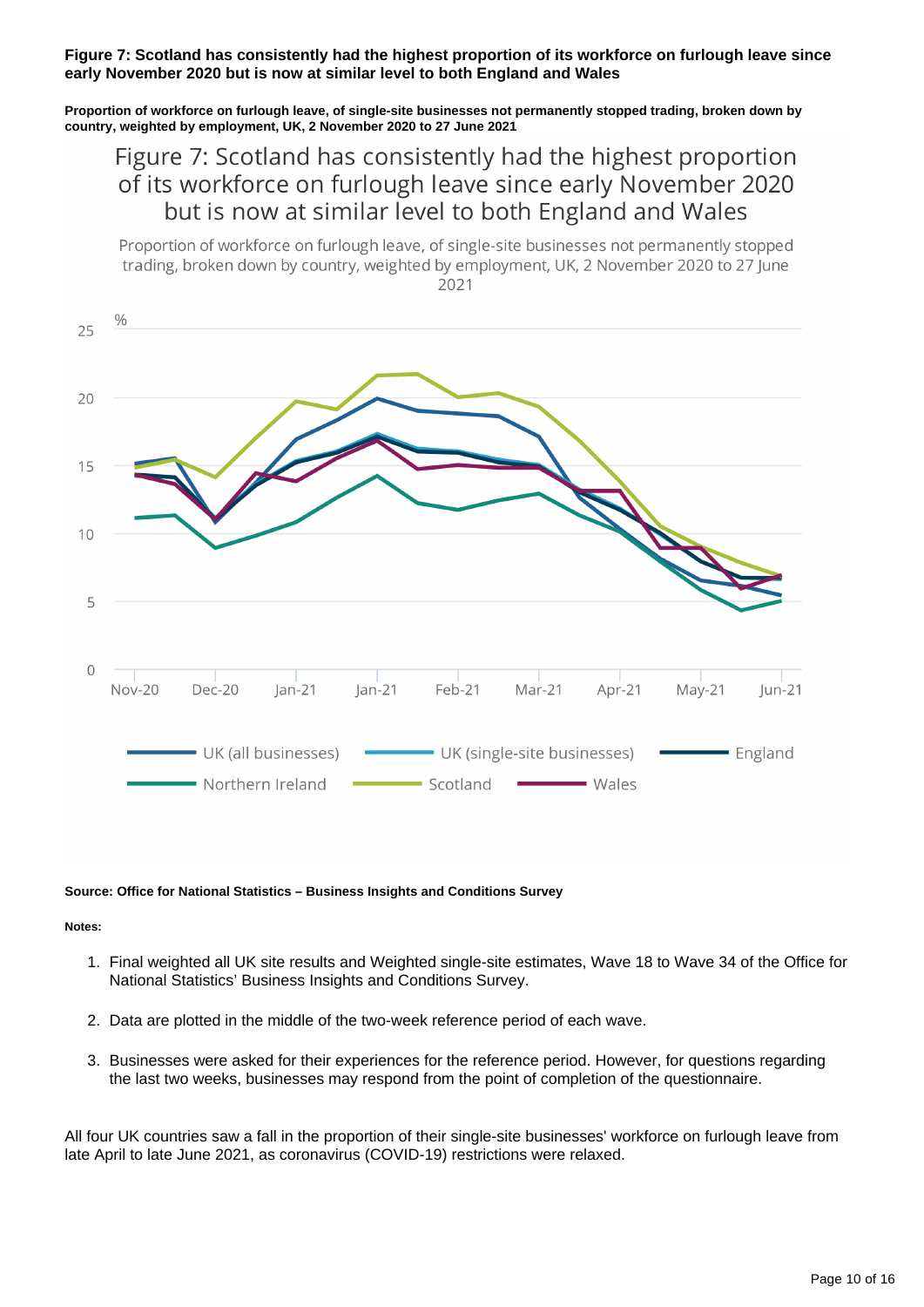- Scotland saw the largest fall, from 14% to 7%
- England saw the smallest fall, from 12% to 7%

At a UK level, the services sector fell from 14% of single-site businesses' workforce on furlough leave in late April to 8% in late June 2021.

#### **Figure 8: The South West had the lowest proportion of its single-site businesses' workforce on furlough leave in the services sector in late June 2021, at 5%**

Proportion of workforce on furlough leave, of single-site businesses not permanently stopped trading, broken down by region and sector, weighted by employment, UK, 14 to 27 June 2021

#### **Notes:**

- 1. Weighted single-site estimates, Wave 34 of the Office for National Statistics' Business Insights and Conditions Survey.
- 2. For quality purposes, all industries have been collated to construction, production (including: 2-digit SIC 5 to 29, inclusive), and services (including: 2-digit SIC 45 to 98, inclusive).
- 3. Businesses were asked for their experiences for the reference period 14 to 27 June 2021. However, for questions regarding the last two weeks, businesses may respond from the point of completion of the questionnaire (28 June to 11 July 2021).
- 4. "\*" represents data that has been removed for confidentiality reasons. This includes percentages less than 1%, breakdowns with a count of 10 or less, and breakdowns with a micro business count of 10 or less. (Micro business has less than 10 employees).

#### **Download the data**

[.xlsx](https://www.ons.gov.uk/visualisations/dvc1453/fig8-workforce/datadownload.xlsx)

## <span id="page-10-0"></span>**7 . Financial performance**

The following data are presented for single-site businesses only and represent single-site businesses currently trading. Additionally, the data are compared with normal expectations for this time of year.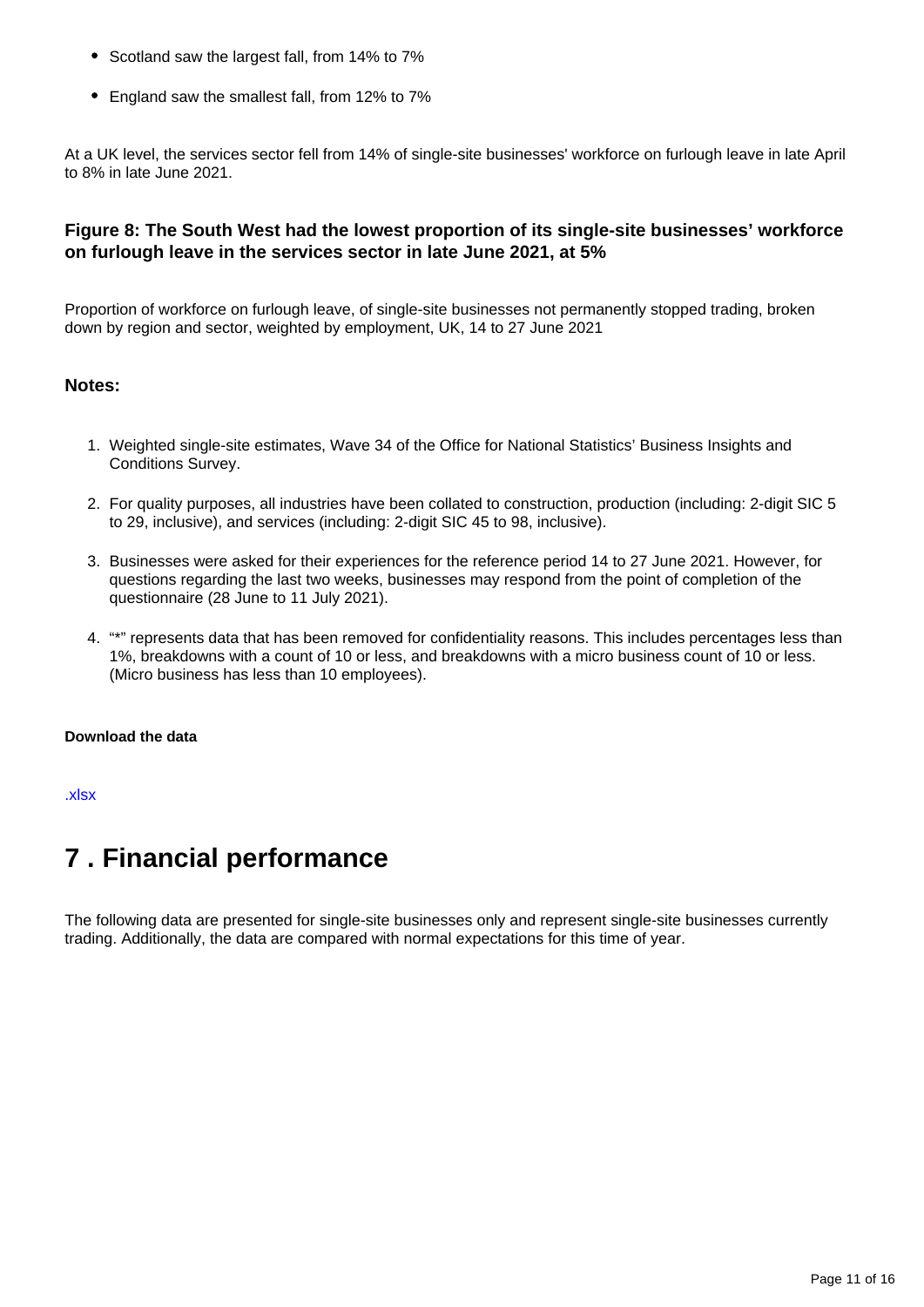#### **Figure 9: Northern Ireland has consistently had the lowest percentage of single-site businesses experiencing a decrease in turnover since early November 2020**

**Decrease in turnover compared with normal expectations for this time of year, single-site businesses currently trading, broken down by country, weighted by turnover, UK, 2 November 2020 to 27 June 2021**

### Figure 9: Northern Ireland has consistently had the lowest percentage of single-site businesses experiencing a decrease in turnover since early November 2020

Decrease in turnover compared with normal expectations for this time of year, single-site businesses currently trading, broken down by country, weighted by turnover, UK, 2 November 2020 to 27 lune 2021



#### **Source: Office for National Statistics – Business Insights and Conditions Survey**

#### **Notes:**

- 1. Final weighted all UK site results and Weighted single-site estimates, Wave 18 to Wave 34 of the Office for National Statistics' Business Insights and Conditions Survey.
- 2. Data are plotted in the middle of the two-week reference period of each wave.
- 3. Businesses were asked for their experiences for the reference period. However, for questions regarding the last two weeks, businesses may respond from the point of completion of the questionnaire.

Most UK countries saw a fall in the percentage of single-site businesses experiencing a decrease in turnover from late April to late June 2021, as coronavirus (COVID-19) restrictions were relaxed.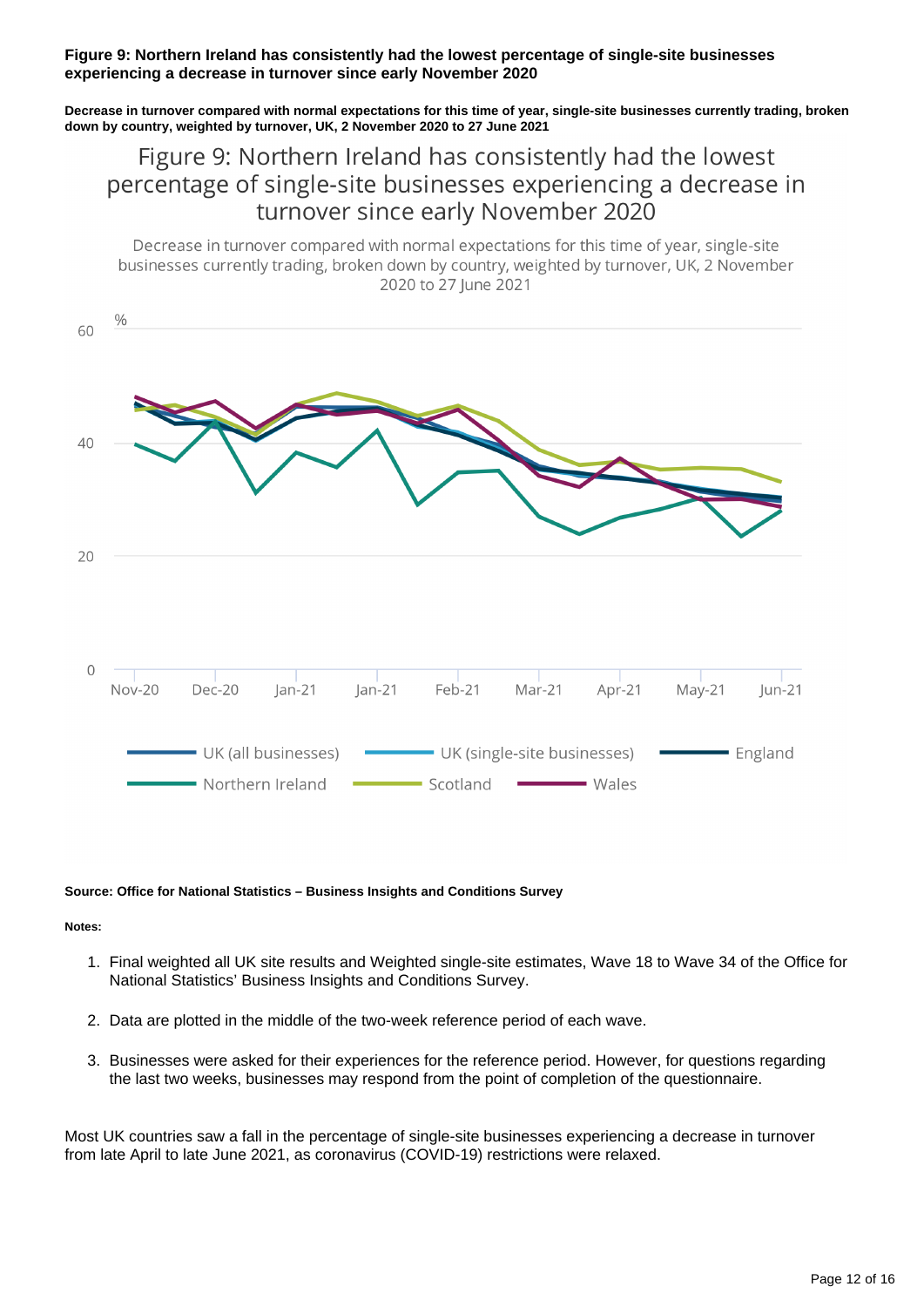- Wales saw the largest fall, from 37% to 29%
- Northern Ireland saw a small increase, from 27% to 28%

At a UK level, the services sector fell from 36% of single-site businesses experiencing a decrease in turnover in late April to 32% in late June 2021.

#### **Figure 10: Yorkshire and the Humber had the lowest percentage of single-site businesses experiencing a decrease in turnover in the services sector in late June 2021, at 28%**

Decrease in turnover compared with normal expectations for this time of year, single-site businesses currently trading, broken down by region and sector, weighted by turnover, UK, 14 to 27 June 2021

#### **Notes:**

- 1. Weighted single-site estimates, Wave 34 of the Office for National Statistics' Business Insights and Conditions Survey.
- 2. For quality purposes, all industries have been collated to construction, production (including: 2-digit SIC 5 to 29, inclusive), and services (including: 2-digit SIC 45 to 98, inclusive).
- 3. Businesses were asked for their experiences for the reference period 14 to 27 June 2021. However, for questions regarding the last two weeks, businesses may respond from the point of completion of the questionnaire (28 June to 11 July 2021).
- 4. "\*" represents data that has been removed for confidentiality reasons. This includes percentages less than 1%, breakdowns with a count of 10 or less, and breakdowns with a micro business count of 10 or less. (Micro business has less than 10 employees)

#### **Download the data**

[.xlsx](https://www.ons.gov.uk/visualisations/dvc1453/fig10-turnover/datadownload.xlsx)

## <span id="page-12-0"></span>**8 . Business impacts of national and local restrictions data**

[Business insights and impact on the subnational UK economy](https://www.ons.gov.uk/economy/economicoutputandproductivity/output/datasets/businessinsightsandimpactonthesubnationalukeconomy)

Dataset | Released 20 July 2021

Experimental subnational estimates from the voluntary fortnightly Business Insights and Conditions Survey (BICS) on topics such as trading status, financial performance, workforce and business resilience. Geographical breakdowns include country, regional and local authority levels.

## <span id="page-12-1"></span>**9 . Glossary**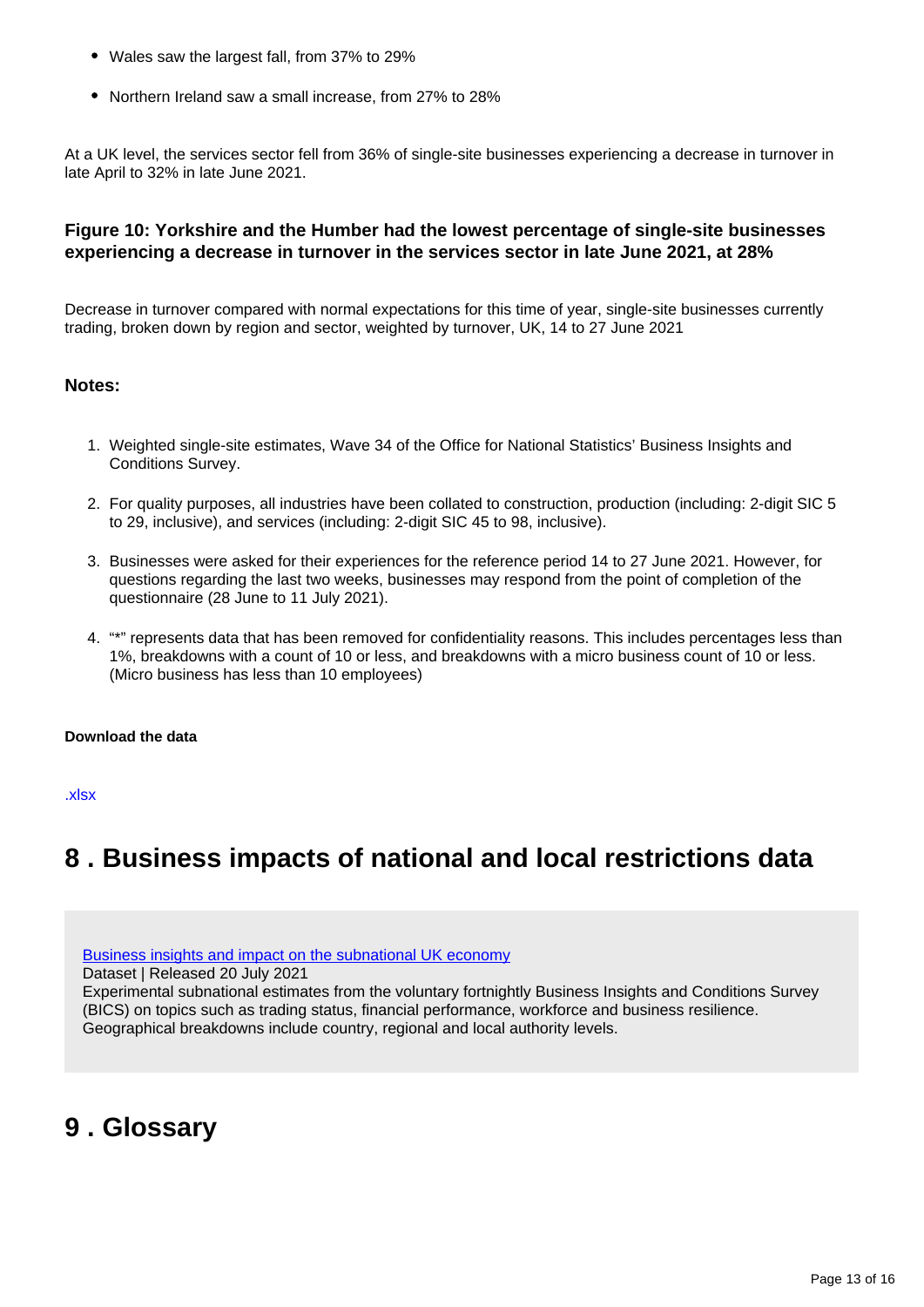### **Coronavirus**

Coronaviruses are a family of viruses that cause disease in people and animals. They can cause the common cold or more severe diseases, such as COVID-19.

### **COVID-19**

COVID-19 is the name used to refer to the disease caused by the SARS CoV-2 virus, which is a type of coronavirus. The Office for National Statistics (ONS) takes COVID-19 to mean presence of SARS-CoV-2 with or without symptoms.

### **Furlough**

Furlough is a temporary absence from work allowing workers to keep their job while the coronavirus (COVID-19) pandemic continues.

### **Reporting unit**

The business unit to which questionnaires are sent is called the reporting unit. The response from the reporting unit can cover the enterprise as a whole or parts of the enterprise identified by lists of local units.

## <span id="page-13-0"></span>**10 . Data sources and quality**

The Business Insights and Conditions Survey (BICS) is voluntary and the results are [experimental](https://www.ons.gov.uk/methodology/methodologytopicsandstatisticalconcepts/guidetoexperimentalstatistics).

Table 1: Sample and response rates for all businesses, single-site businesses and multi-site businesses for Waves 31, 32, 33 and 34 of the Business Insights and Conditions Survey

| Wave                                 |        |        | Wave 34 Wave 33 Wave 32 Wave 31 |          |
|--------------------------------------|--------|--------|---------------------------------|----------|
| All businesses sample                | 38.573 | 38,621 | 38.672                          | 38.752   |
| All businesses rate                  | 23.5%  | 25.0%  | 23.3%                           | 24.4%    |
| Single-site businesses sample 27,031 |        | 27.064 | 27.106                          | 27.157   |
| Single-site businesses rate          | 21.2%  | 22.6%  | 21.2%                           | $22.0\%$ |
| <b>Multi-site businesses sample</b>  | 11.542 | 11.557 | 11.566                          | 11.595   |
| <b>Multi-site businesses rate</b>    | 28.7%  | 30.5%  | 28.1%                           | 29.8%    |

Source: Office for National Statistics – Business Insights and Conditions Survey

Additional datasets including response rates, proportional breakdowns of single-site businesses compared with multi-sites businesses, and the distribution of single-site businesses across industries can be found in the [accompanying datasets.](https://www.ons.gov.uk/economy/economicoutputandproductivity/output/datasets/businessinsightsandimpactonthesubnationalukeconomy)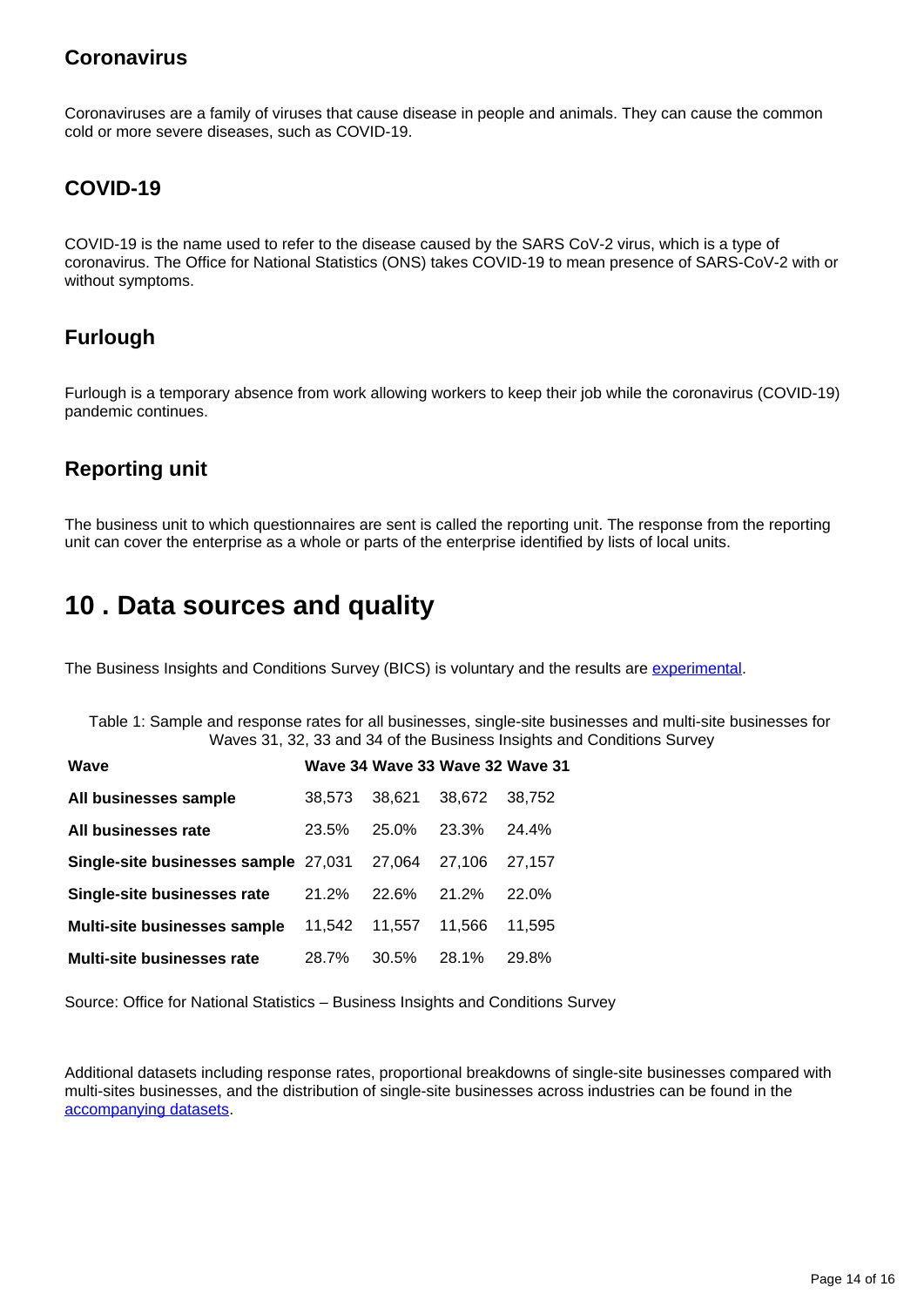### **Subnational BICS estimates**

Subnational BICS estimates have been created by using the results collected in the fortnightly business survey (BICS). Each survey return from each reporting unit is then applied to the reporting unit's one local site. We have removed businesses with multiple sites from the sample and results in this analysis are based on single-site businesses only (as identified on the **IDBR)**. Sections 2 and 3 of our [first subnational BICS article](https://www.ons.gov.uk/businessindustryandtrade/business/businessservices/articles/businessinsightsandimpactontheukandsubnationaleconomy/2020-12-09) outline in detail the methodology behind our single-site subnational estimates and its impact compared with previously published results encompassing all businesses.

Aggregates of [Nomenclature of Territorial Units for Statistics \(NUTS1\)](https://www.ons.gov.uk/methodology/geography/ukgeographies/eurostat) regions such as the UK or England may have higher or lower response proportions than any of their constituent regions because of differences in the sample composition in terms of company workforce.

Because the larger aggregate regions (such as the UK or England) generally have a larger proportion of smaller companies, if there is a substantial difference between the response proportions of larger and smaller companies, this will be reflected in the top-line figures.

### **Weighting**

Single-site estimates in this release are weighted, ensuring estimates are representative of all single-site businesses. A detailed description of the weighting methodology and its differences to unweighted estimates is available in [Business Impact of Coronavirus \(COVID-19\) Survey \(BICS\): preliminary weighted results](https://www.ons.gov.uk/businessindustryandtrade/business/businessservices/articles/businessimpactofcoronaviruscovid19survey/preliminaryweightedresults).

[Weighted estimates for Scotland for businesses with greater than nine employees](https://www.gov.scot/collections/business-and-innovation-statistics/) are available from the Scottish Government.

### **Single-site sample**

While the single-site approach is not representative of all UK businesses (as it excludes businesses with multiple sites), weighted single-site estimates are representative of all UK single-site businesses and approximately 98% of all businesses (and half of total UK turnover and employment). The [accompanying datasets](https://www.ons.gov.uk/economy/economicoutputandproductivity/output/datasets/businessinsightsandimpactonthesubnationalukeconomy) show how the composition by region and industry when using the single-sites approach holds up, when compared with the all businesses sample.